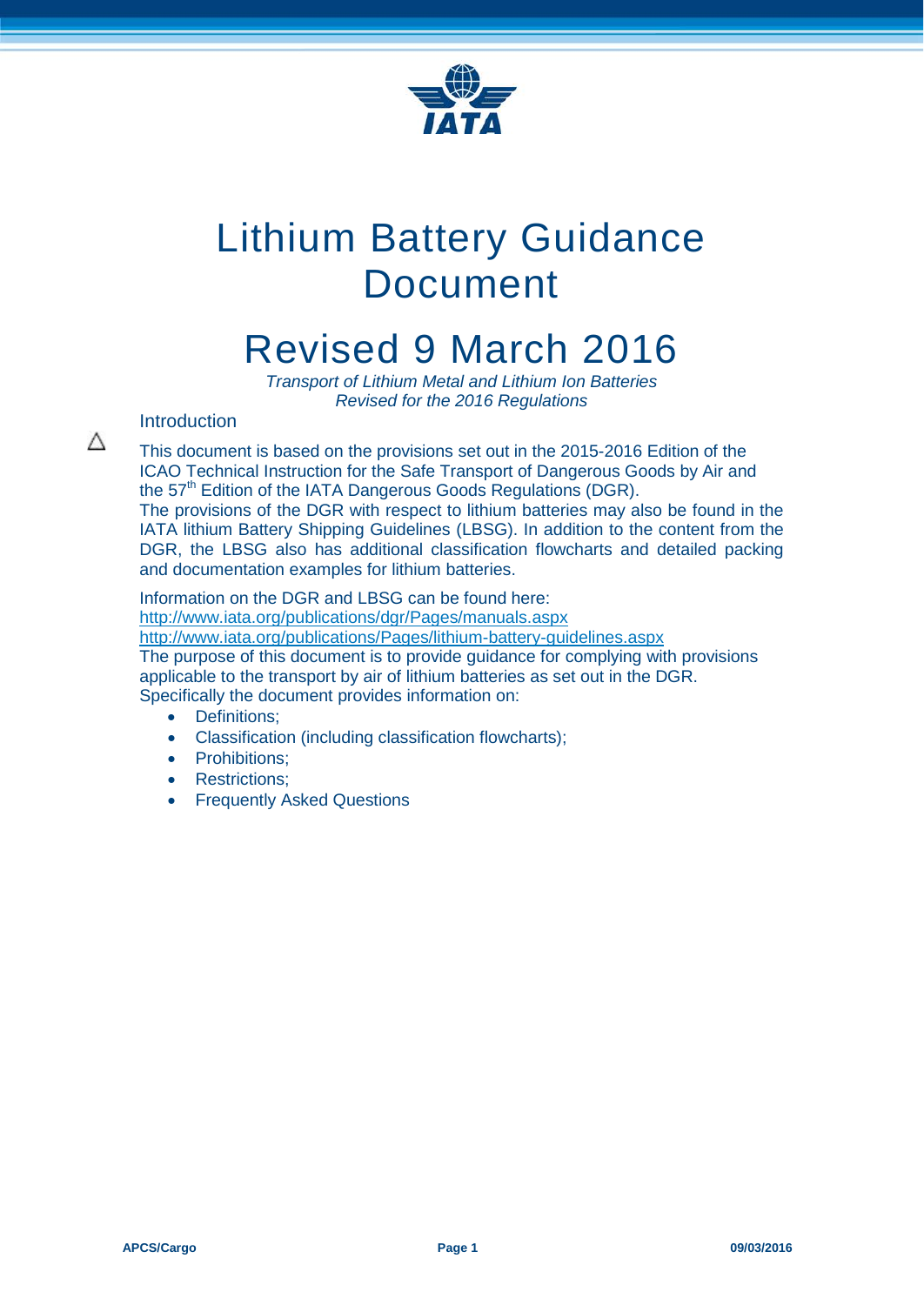#### **Definitions**

Lithium Battery – The term "lithium battery" refers to a family of batteries with different chemistries, comprising many types of cathodes and electrolytes. For the purposes of the DGR they are separated into:

**Lithium metal batteries.** Are generally primary (non-rechargeable) batteries that have lithium metal or lithium compounds as an anode. Lithium metal batteries are generally used to power devices such as watches, calculators, cameras, temperature data loggers.

#### *Note:*

*Lithium metal batteries packed by themselves (not contained in or packed with equipment) (Packing Instruction 968) are forbidden for transport as cargo on passenger aircraft) unless shipped under exemption issued by all States concerned, see special provision A201.*



**Figure 1 - Example of Lithium Metal Batteries**

**Lithium-ion batteries** (sometimes abbreviated Li-ion batteries) are a type of secondary (rechargeable) battery commonly used in consumer electronics. Also included within the category of lithium-ion batteries are lithium polymer batteries. Lithium-ion batteries are generally found in mobile telephones, laptop computers, etc.



**Figure 2 - Example of a Lithium Ion Battery**

#### *Note:*

*With effect 1 April 2016 lithium ion batteries packed by themselves (Packing Instruction 965) (not contained in or packed with equipment):*

- *(a) must be shipped at a state of charge (SoC) not exceeding 30% of their rated design capacity. Cells and/or batteries at a SoC of greater than 30% may only*  be shipped with the approval of the State of Origin and the State of the *Operator under the written conditions established by those authorities; and*
- *(b) are forbidden for transport as cargo on passenger aircraft unless shipped under exemption issued by all States concerned, see special provision A201.*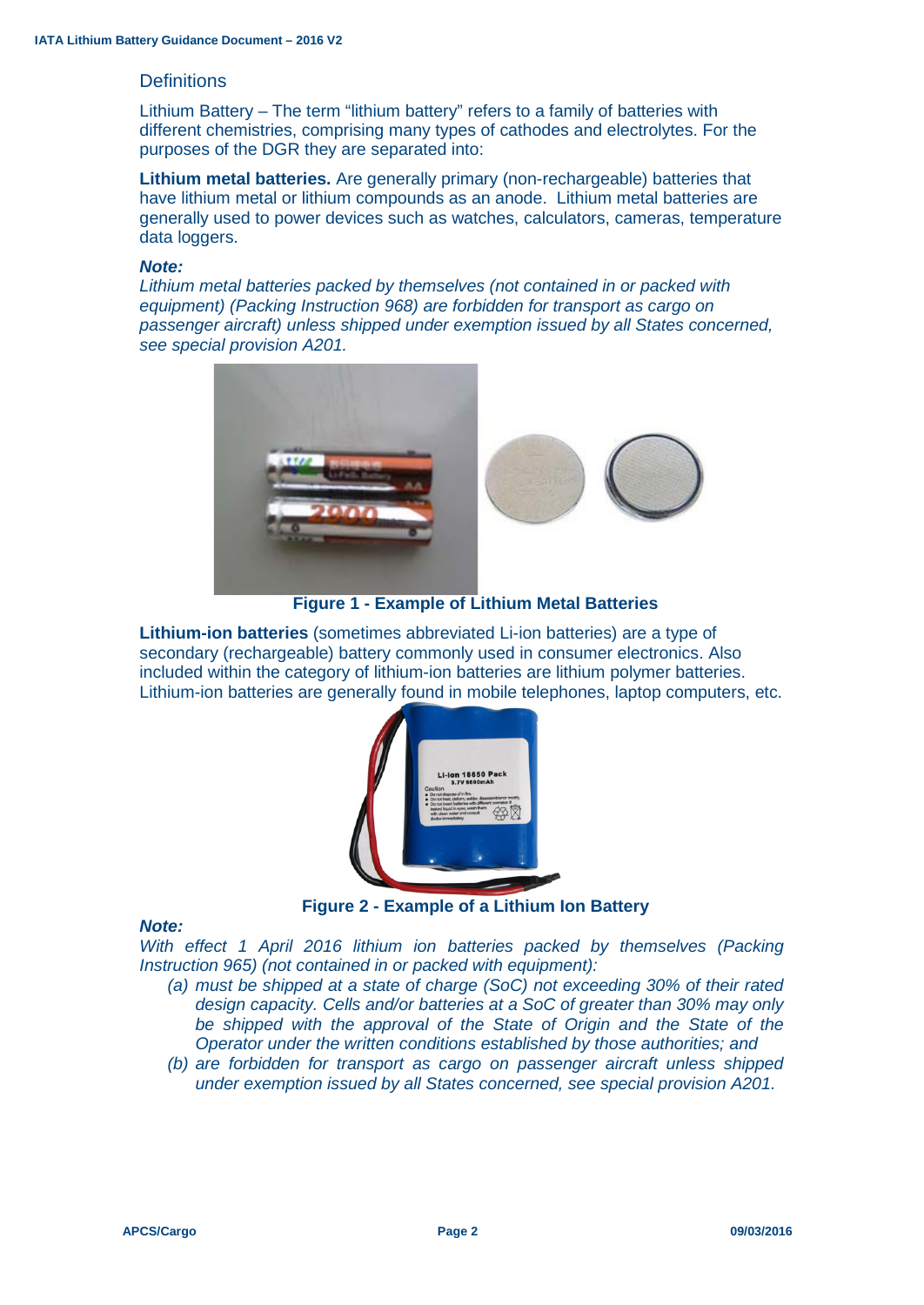The technical definition of a battery and cell, as indicated in the UN Manual of Tests and Criteria, is as follows:

"**Battery**" means two or more cells which are electrically connected together and fitted with devices necessary for use, for example, case, terminals, marking and protective devices. A single cell lithium battery is considered a "cell" and must be tested according to the testing requirements for "cells" for the purposes of these Regulations and the provisions of subsection 38.3 of the UN Manual of Tests and Criteria (see also the definition for "cell").

#### *Note:*

*Units that are commonly referred to as "battery packs", "modules" or "battery assemblies" having the primary function of providing a source of power to another piece of equipment are for the purposes of these Regulations and the provisions of Subsection 38.3 of the UN Manual of Tests and Criteria treated as batteries.*

"**Cell"** means a single encased electrochemical unit (one positive and one negative electrode) which exhibits a voltage differential across its two terminals. Under these Regulations and the *UN Manual of Tests and Criteria*, to the extent the encased electrochemical unit meets the definition of "cell" herein, it is a "cell", not a "battery", regardless of whether the unit is termed a "battery" or a "single cell battery" outside of these Regulations and the *UN Manual of Tests and Criteria*

**Button cell** or battery means a round small cell or battery when the overall height is less than the diameter.

**Consignment**, one or more packages of dangerous goods accepted by an operator (airline) from one shipper at one time and at one address, receipted for in one lot and moving to one consignee at one destination address.

**Rated capacity** means the capacity, in ampere-hours or milliampere-hours, of a cell or battery as measured by subjecting it to a load, temperature and voltage· cut-off point specified by the manufacturer.

#### *Note:*

*The following IEC standards provide guidance and methodology for determining the rated capacity:* 

- *(1) IEC 61960 (First Edition 2003-12): Secondary cells and batteries containing alkaline or other non-acid electrolytes -Secondary lithium cells and batteries for portable applications;*
- *(2) IEC 62133 (First Edition 2002-10): Secondary cells and batteries containing alkaline or other non-acid electrolytes* - *Safety requirements for portable sealed secondary cells, and for batteries made from them, for use in portable applications;*
- *(3) IEC 62660-1 (First Edition 2011-01): Secondary lithium-ion cells for the propulsion of electric road vehicles-Part 1: Performance testing.*

**State of Origin**, the country (State) in the territory of which the consignment is to first be loaded on an aircraft.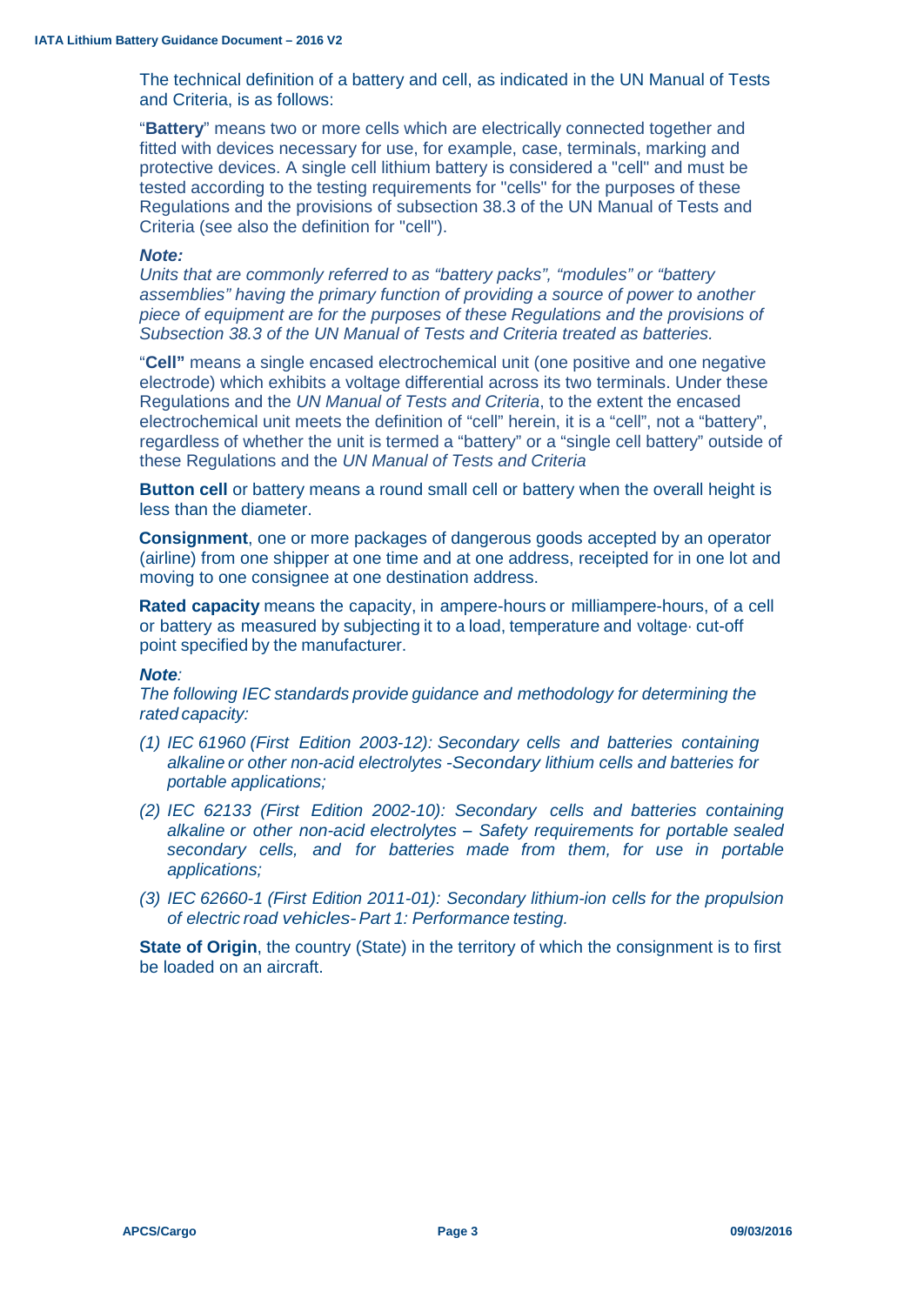# Classification (DGR 3.9.2.6)

Lithium batteries are classified in Class 9 – Miscellaneous dangerous goods as:

- UN 3090, **Lithium metal batteries**; and
- UN 3480, **Lithium ion batteries**

or, if inside a piece of equipment or packed separately with a piece of equipment as:

- UN 3091, **Lithium metal batteries contained in equipment**; or
- UN 3091, **Lithium metal batteries packed with equipment**; and
- UN 3481, **Lithium ion batteries contained in equipment**; or
- UN 3481, **Lithium ion batteries packed with equipment**.

#### Classification Flowcharts

**The following (2) classification flowcharts are intended to provide guidance on the classification for lithium metal and lithium ion batteries.**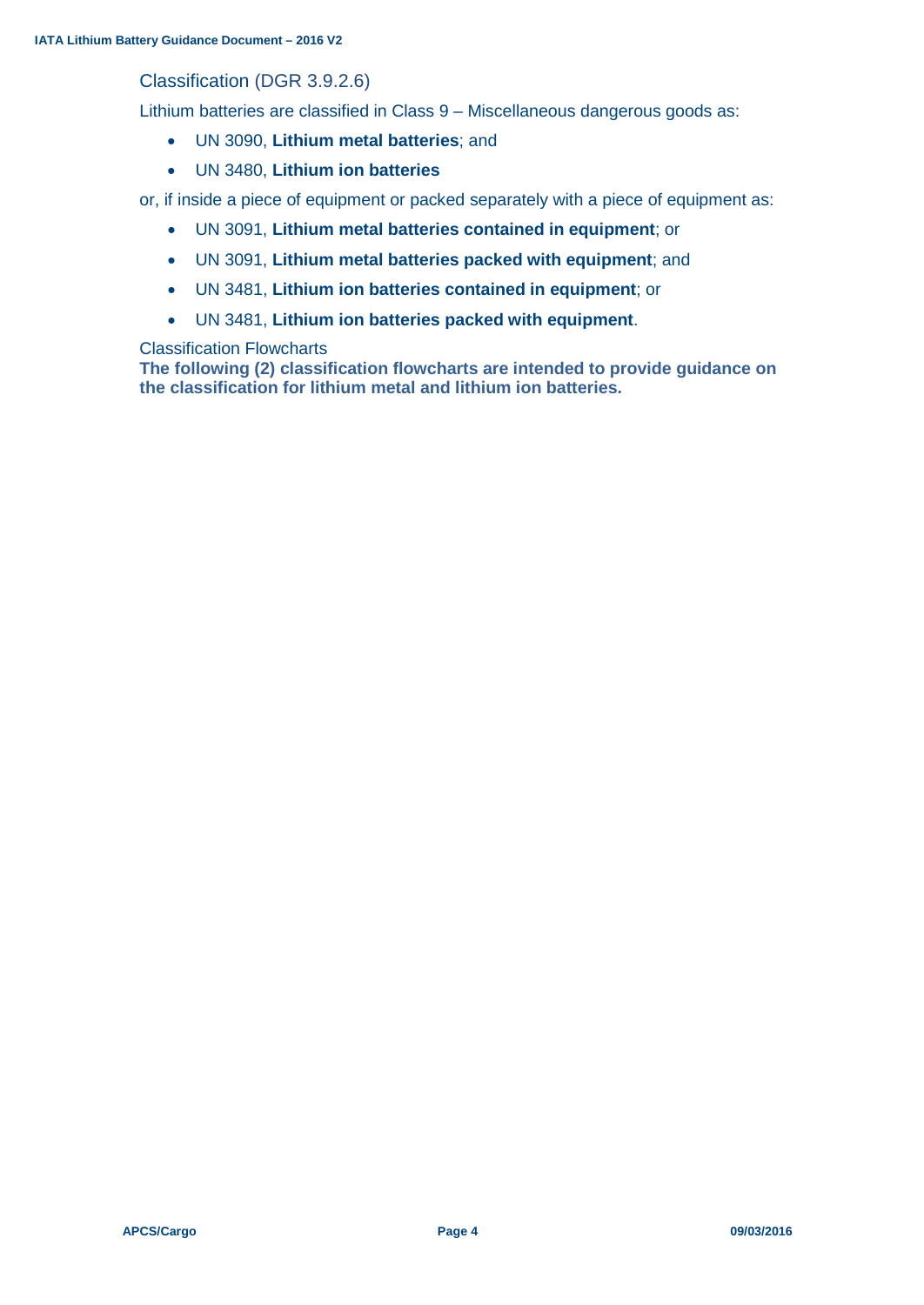

**APCS/Cargo Page 5 09/03/2016**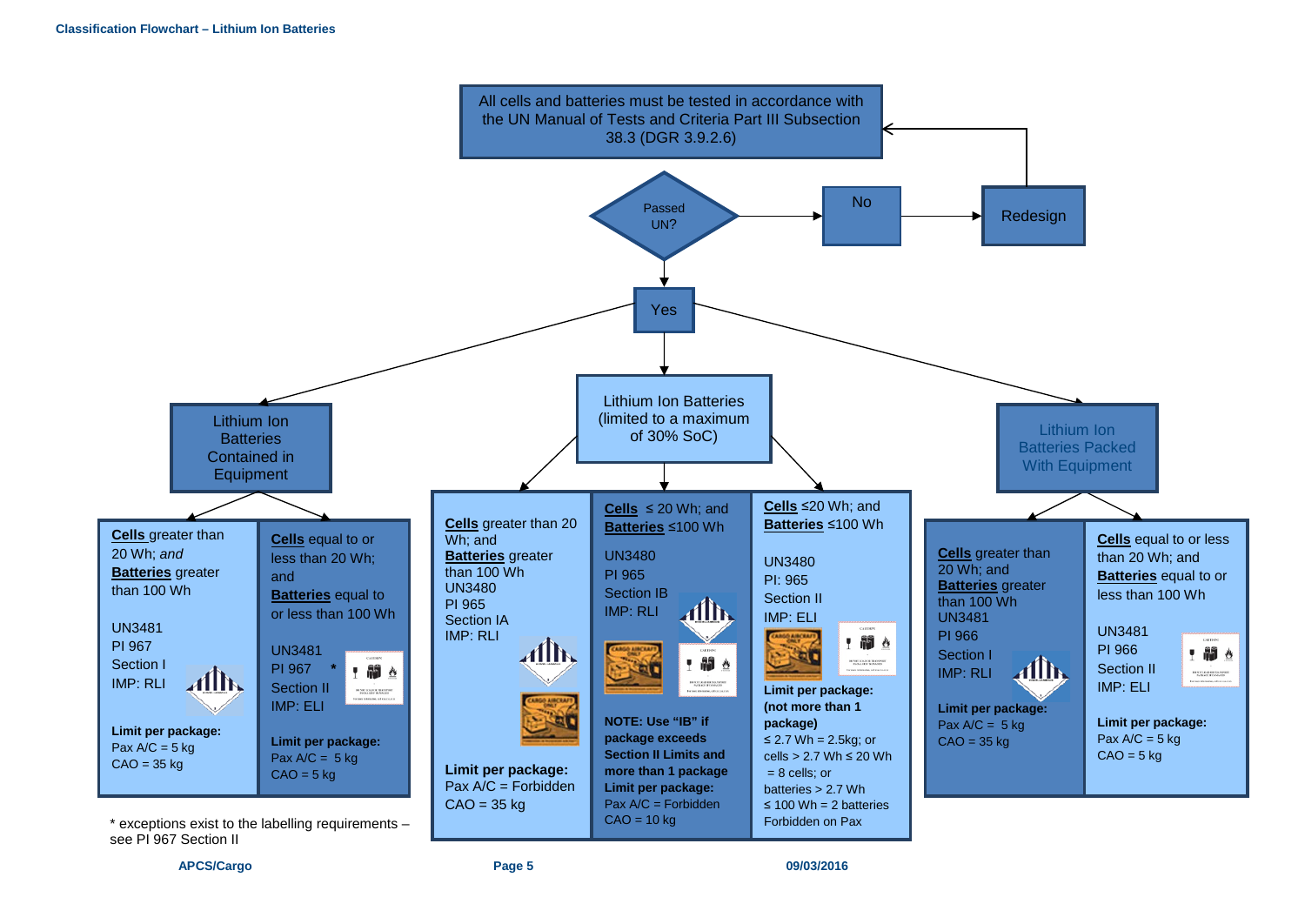#### **Classification Flowchart – Lithium Metal Batteries**



**APCS/Cargo Page 6 09/03/2016**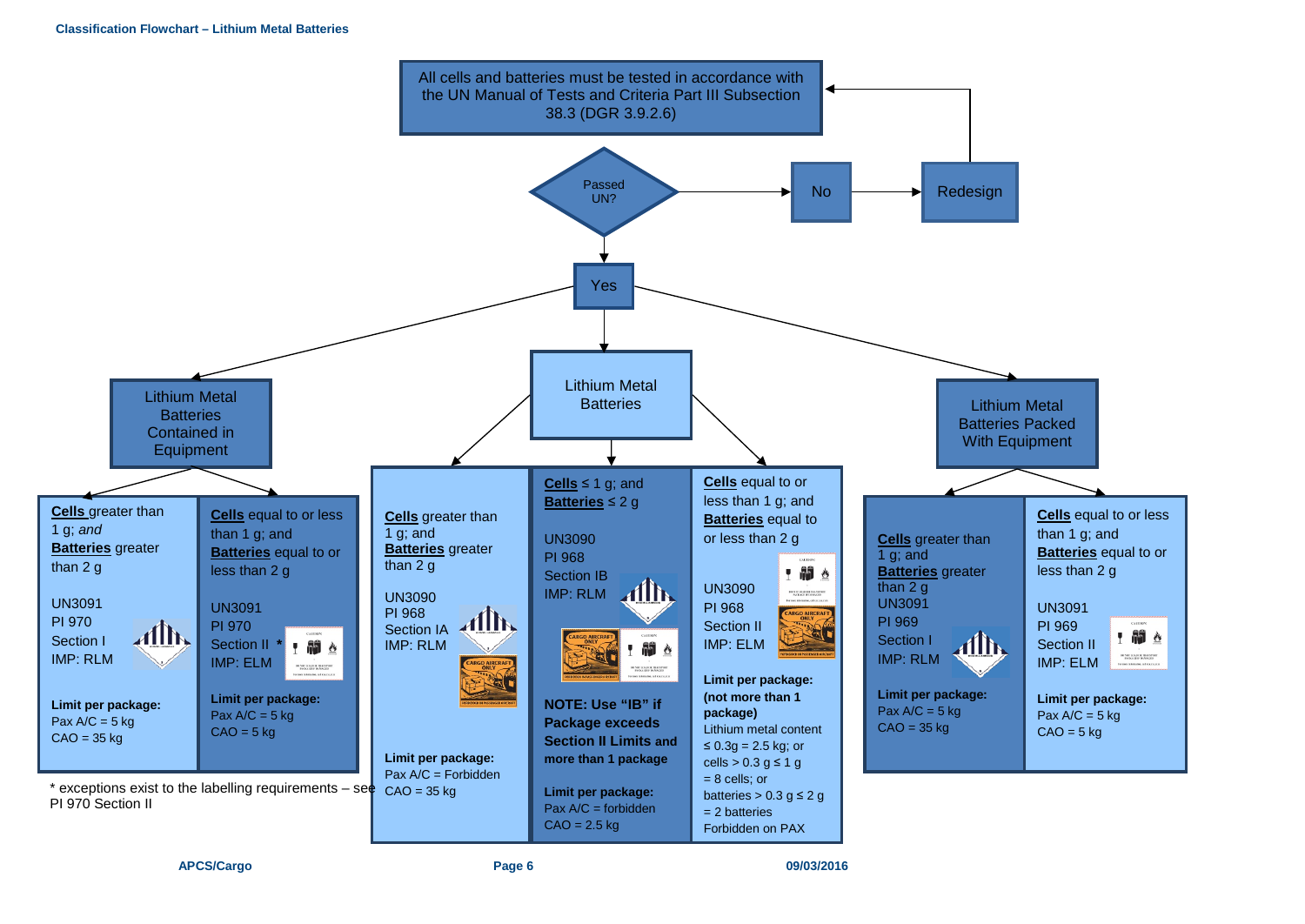#### **Prohibitions**

#### *Lithium ion batteries*

With effect 1 April 2016 all lithium ion cells and batteries shipped by themselves (UN 3480) are forbidden for transport as cargo on passenger aircraft. All packages prepared in accordance with Packing Instruction 965, Section IA, IB and II, must bear a Cargo Aircraft Only label, in addition to existing labels.

#### *Lithium metal batteries*

All lithium metal cells and batteries shipped by themselves (UN 3090) are forbidden for transport as cargo on passenger aircraft. All packages prepared in accordance with Packing Instruction 968, Section IA, IB and II, must bear a Cargo Aircraft Only label, in addition to existing labels.

#### **Restrictions**

#### *Lithium ion batteries*

With effect 1 April 2016 all lithium ion cells and batteries must be shipped at a state of charge not exceeding 30% of their rated design capacity. Cells and/or batteries at a SoC of greater than 30% may only be shipped with the approval of the State of Origin and the State of the Operator under the written conditions established by those authorities.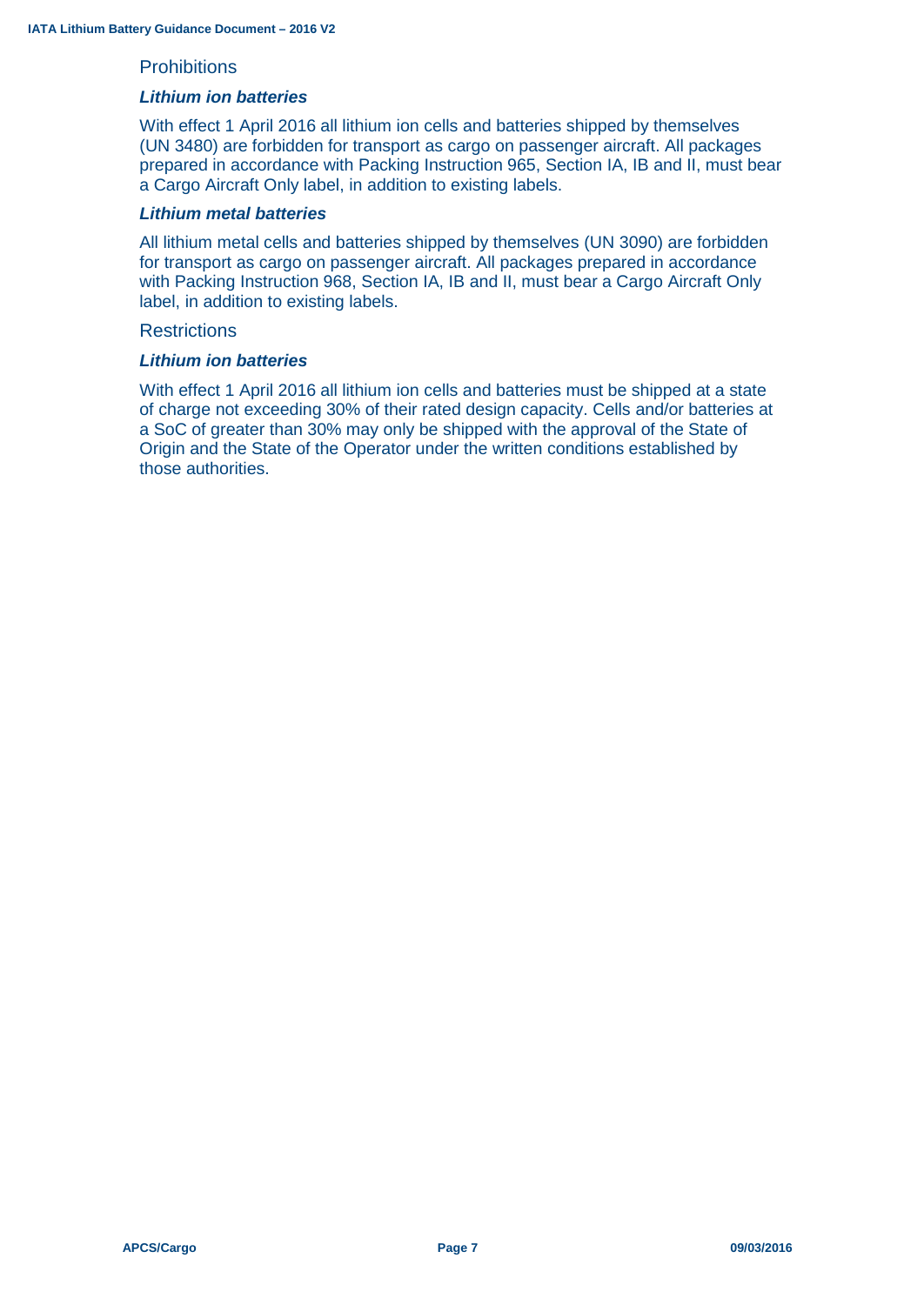Frequently Asked Questions

## **Part 1 – Questions Related to Definitions**

# **A. What are the various types of lithium batteries?**

Lithium batteries fall into two broad classifications; lithium metal batteries and lithium ion batteries. Lithium metal batteries are generally non-rechargeable and contain metallic lithium. Lithium ion batteries do not contain metallic lithium and are rechargeable.

#### **B. What are lithium polymer batteries?**

A lithium polymer battery is a type of lithium ion battery. Generally, the main difference is lithium ion polymer batteries contain a polymer electrolyte.

#### **C. What is the difference between a lithium cell and a lithium battery?**

A lithium cell is a single encased electrochemical unit consisting of one positive and one negative electrode that exhibits a voltage differential across the two terminals. A lithium battery is two or more cells electrically connected. A single cell battery is considered a cell and not a battery for the purposes of the limitations set out in the DGR.

*Note: Units that are commonly referred to as "battery packs" having the primary function of providing a source of power to another piece of equipment are for the purposes of these Regulations treated as batteries. Refer to the section on Definitions for complete details.*

#### **D. How are component cells connected to form a battery?**

Cells in batteries may be connected in parallel, in series, or in a combination of the two. When cells are connected in series the voltage of the battery increases but the capacity in ampere-hours (Ah) does not change. By contrast, when cells are connected in parallel the capacity in ampere-hours of the battery (Ah) increases but the voltage stays the same.

#### **E. How do I determine the watt-hour rating for a particular lithium ion battery?**

The watt-hour (Wh) rating is a measure by which lithium ion batteries are regulated. Section II Lithium ion batteries manufactured after 1 January 2009 are required to be marked with the watt-hour rating. Section I Lithium ion batteries manufactured after 31 December 2011 are required to be marked with the watt-hour rating.

You can also arrive at the number of watt-hours your battery provides if you know the battery's nominal voltage (V) and capacity in ampere-hours (Ah):

#### Ah  $x V = Wh$

This information is often marked on the battery.

**Note:** that if only the milliampere-hours (mAh) are marked on the battery then divide that number by 1000 to get ampere-hours (Ah) (i.e.  $4400$  mAh /  $1000 = 4.4$ . Ah).

Most lithium ion batteries marketed to consumers are below 100 watt-hours. If you are unsure of the watt-hour rating of your lithium ion battery, contact the manufacturer.

#### **F. What is a button cell battery?**

A button cell battery is a round small cell or battery where the overall height is less than the diameter.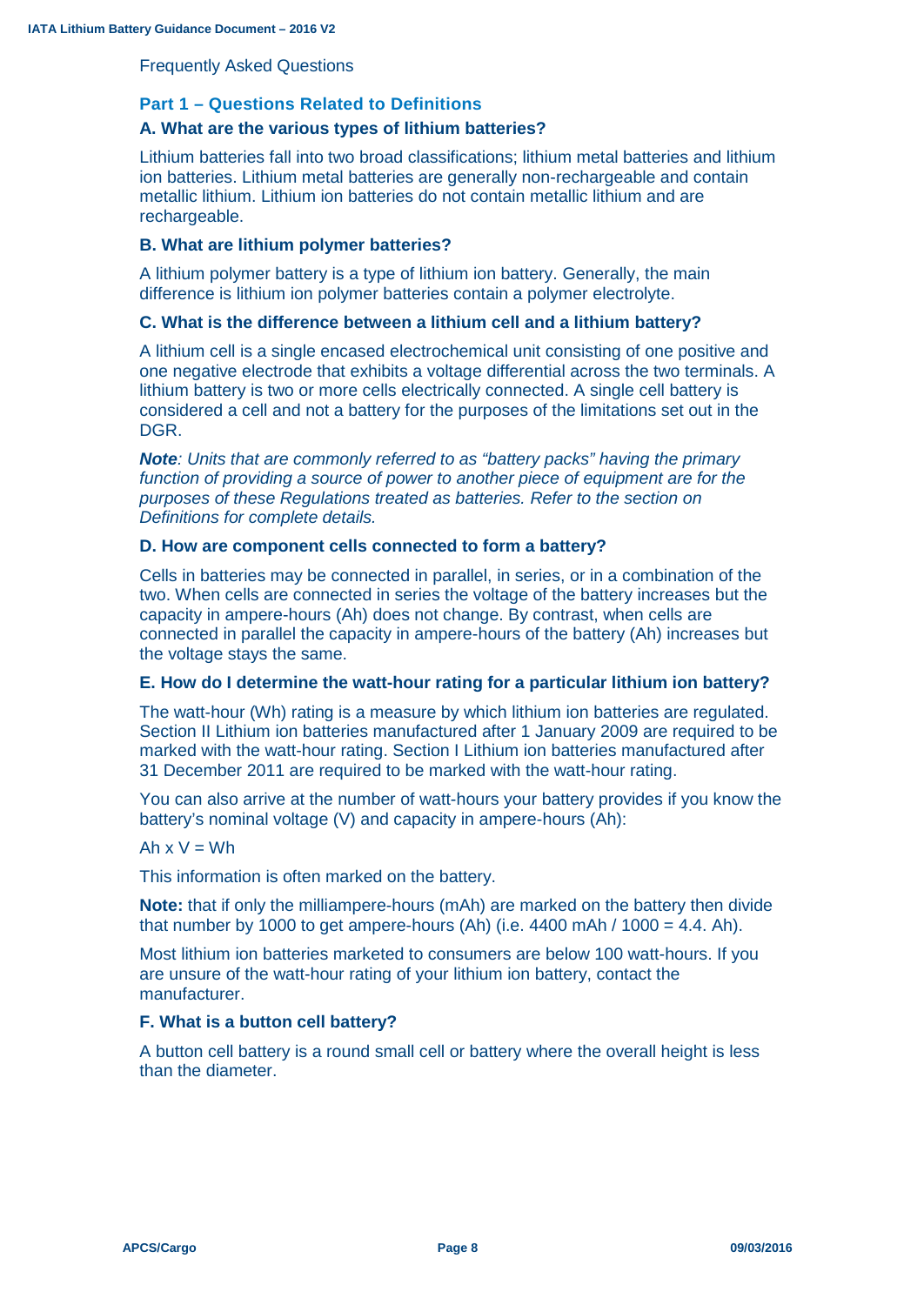#### **Part 2 – Questions related to Packaging and Transport Provisions**

#### **A. How do I safely package lithium batteries for transport?**

One of the major risks associated with the transport of batteries and battery-powered equipment is short-circuit of the battery as a result of the battery terminals coming into contact with other batteries, metal objects, or conductive surfaces. Packaged batteries or cells must be separated in a way to prevent short circuits and damage to terminals. They must be packed in a strong outer packaging or be contained in equipment. Sample packaging meeting these requirements is shown below:

#### **B. How can batteries be effectively protected against short circuit?**

Methods to protect against short circuit include, but are not limited to, the following methods:



- a. Packing each battery or each battery-powered device when practicable, in fully enclosed inner packagings made of non-conductive material (such as a plastic bag);
- b. Separating or packing batteries in a manner to prevent contact with other batteries, devices or conductive materials (e.g., metal) in the packagings; and
- c. Ensuring exposed terminals or connectors are protected with non-conductive caps, non-conductive tape, or by other appropriate means.

If not impact resistant, the outer packaging should not be used as the sole means of protecting the battery terminals from damage or short-circuiting. Batteries should be securely cushioned and packed to prevent shifting which could loosen terminal caps or reorient the terminals to produce short circuits.

Terminal protection methods include but are not limited to the following:

- a. Securely attaching covers of sufficient strength to protect the terminals;
- b. Packaging the battery in a rigid plastic packaging; and
- c. Constructing the battery with terminals that are recessed or otherwise protected so that the terminals will not be subjected to damage if the package is dropped.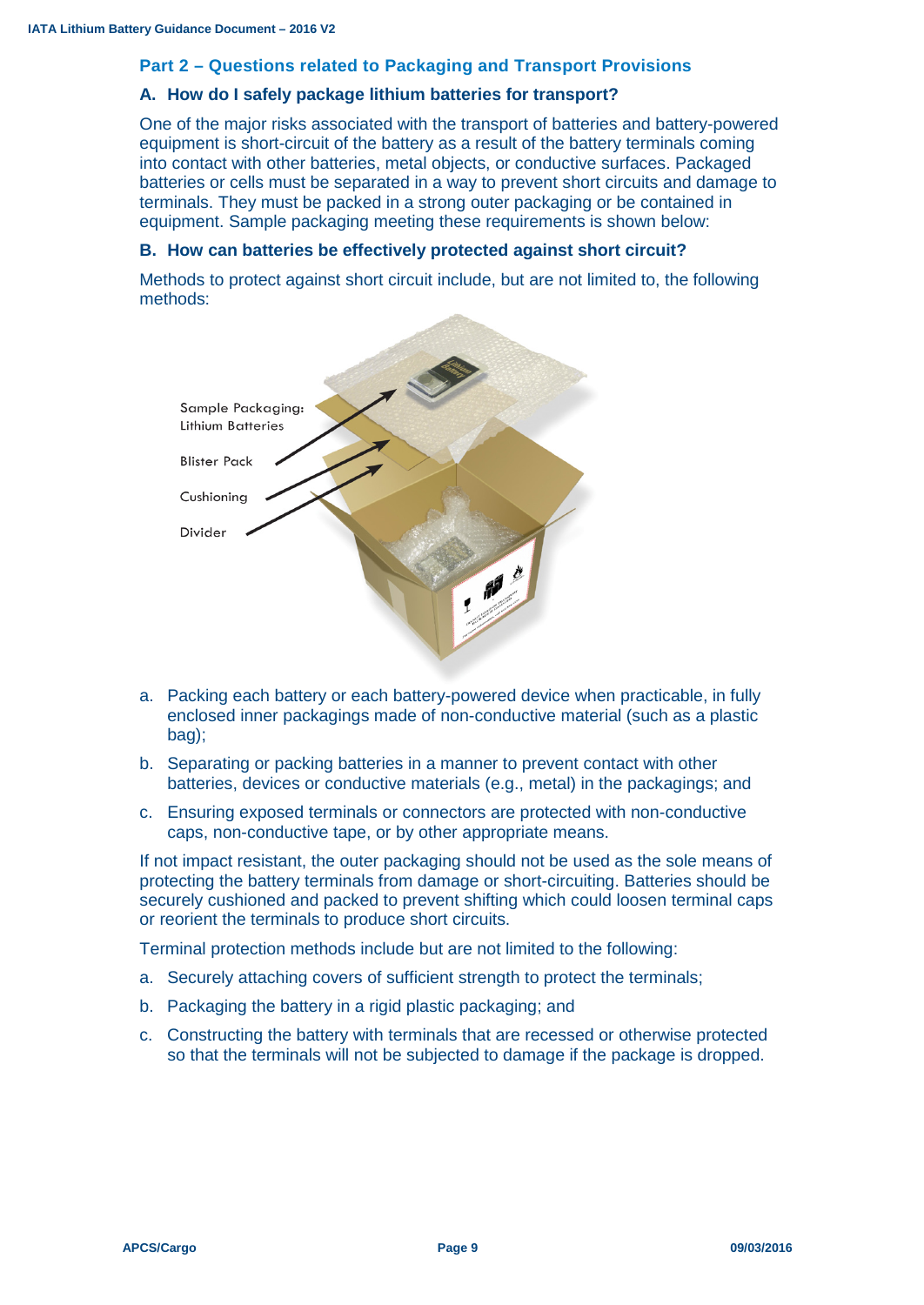#### **C. I'm shipping using Section II of the packing instructions, what constitutes "adequate instruction"?**

Shippers of lithium batteries prepared in accordance with Section II of the lithium battery packing instructions are not subject to the formal dangerous goods training requirements set out in DGR 1.5, however persons preparing such shipments must be provided with "adequate instruction".

The following is offered as a starting point for an employer on what could be considered as being adequate instruction:

- 1. The employer must identify the different configurations of lithium batteries that they ship, i.e. lithium batteries and/or lithium batteries packed with equipment and/or lithium batteries contained in equipment; lithium metal batteries and/or lithium ion batteries.
- 2. The employer must document the procedures that apply to the configurations and battery types that they ship as determined in 1, above.
- 3. The procedures should be written up as a clear work instruction or other information that is available to all employees responsible for the preparation of lithium battery shipments.
- 4. All employees that are involved in the process of preparing lithium battery shipments must be taken through the procedure to ensure that they understand and can demonstrate the correct application of documented procedures for the packing, labelling, marking and documentations requirements, as applicable to their job function.
- 5. A record must be maintained that identifies each applicable employee and the date(s) that this instruction was provided.
- 6. Employees should be given periodic refresher, or at least demonstrate that they remain "adequately" instructed on how to perform the task. This should be done at least every two years or whenever the procedure is revised, or regulations are changed, whichever is the sooner.
- 7. Companies that are involved in reverse logistics, i.e. arranging for returns of lithium batteries, lithium batteries packed with equipment or lithium batteries contained in equipment must develop a clear instruction for consumers on the process to be followed for returning products. This instruction must include packaging materials and lithium battery handling labels, as necessary. The instruction must also include the transport method and mode that must be followed; this must include a clear statement on applicable prohibitions.

#### **D. What does the lithium battery handling label look like and when is it required?**

The lithium battery handling label is required as specified in the additional requirements of Section II of packing instructions 965, 966, 967, 968, 969 and 970. It is also required as specified in the additional requirements of Section IB of packing instruction 965 and 968 in addition to the Class 9 label and Cargo Aircraft Only label for Packing Instruction 965 and 968. The label is as shown in Figure 7.4.H of the IATA Dangerous Goods Regulations. The border of the label must have red diagonal hatchings with text and symbols in black on a contrasting background. The lithium battery handling label may be printed directly on the outer packaging provided that there is sufficient contrast between the elements of the lithium battery label and the colour of the packaging material. The minimum dimensions are 120 mm wide x 110 mm high.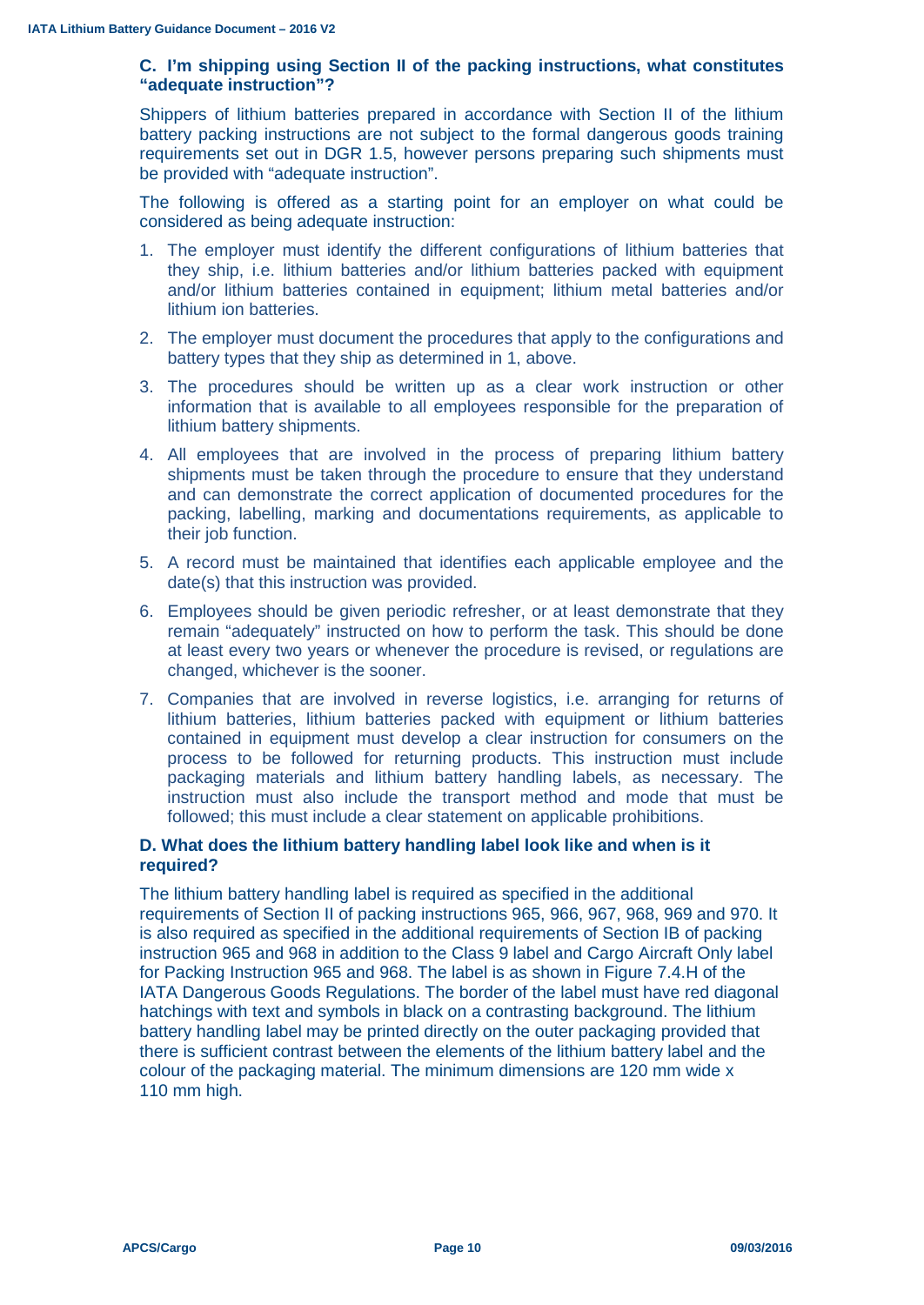

#### **E. If I have smaller packages, can I use a smaller lithium battery handling label?**

Where the packages are of dimensions such that they can only bear smaller labels the label dimensions may be 105 mm wide × 74 mm high. The design specifications remain otherwise the same.

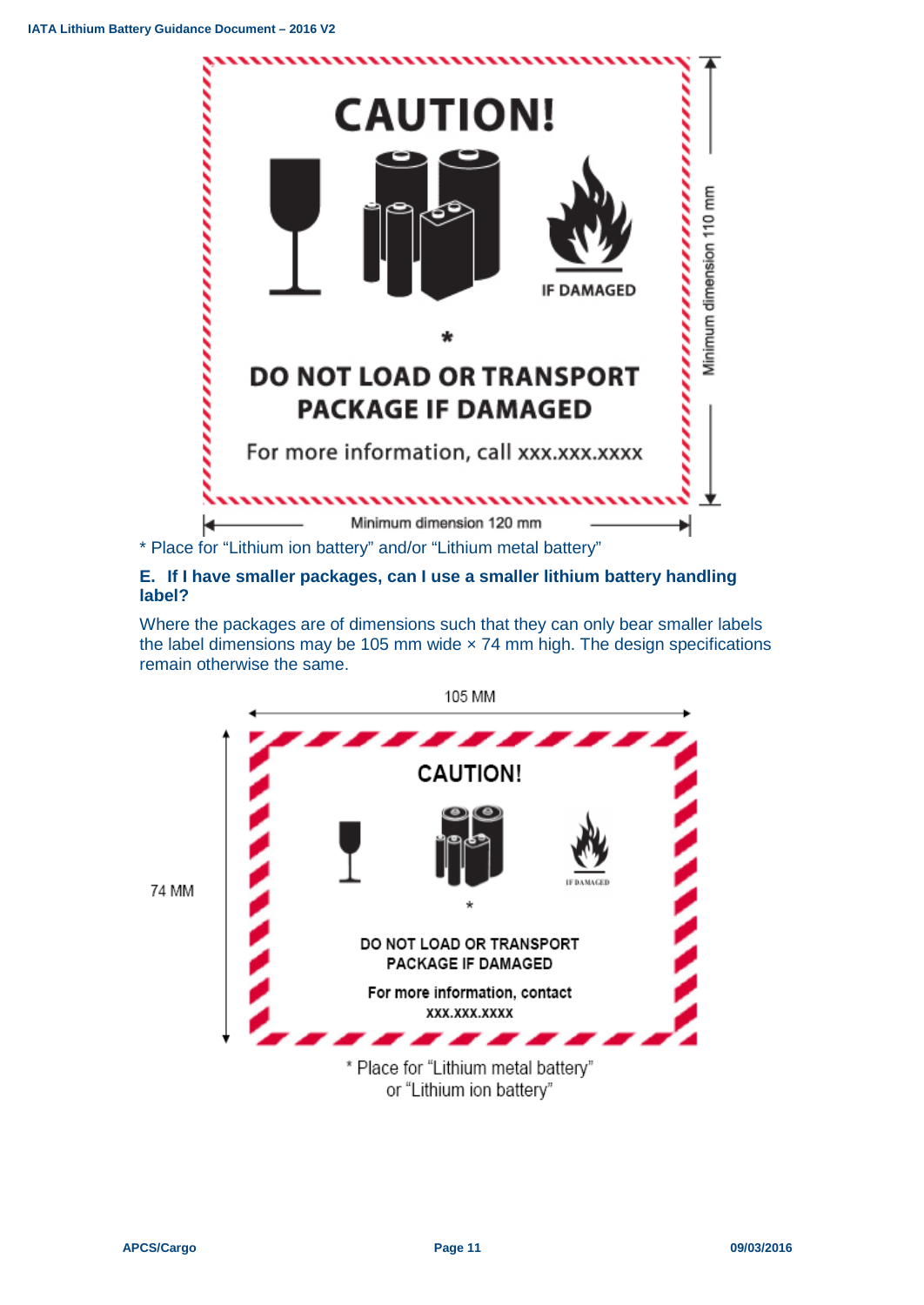Λ

Δ

#### **F. When is a lithium battery handling label not required?**

A lithium battery handling label is not **permitted** for packages prepared in accordance with Section IA of Packing Instructions 965 and 968 and Section I of Packing Instructions 966, 967, 969 and 970.

A lithium battery handling label is not **required** for packages containing only button cell batteries installed in equipment (including circuit boards) (See PI 967 and 970 Section II) and consignments of two packages or less where each package contains no more than four cells or two batteries installed in equipment.

#### *Notes:*

- *1. Shippers should take steps to implement the requirement to apply the lithium battery handling label to packages containing no more than four cells or two batteries and there are more than two packages in the consignment as soon as possible however consignments of Packing Instruction 967/970 Section II of more than two packages may continue to move without the lithium battery handling label until 31 December 2016 where each package contains no more than four cells or two batteries installed in equipment. Packages that do not require a lithium battery handling label do not require the accompanying document mentioned in the "Additional Requirements" of Section II of Packing Instructions 967 and 970.*
- *2. The Air Waybill is only required to contain the statements "Lithium [ion or metal]*  batteries in compliance with Section II of PI9XX" when the lithium battery *handling label needs to be affixed to the package(s).*

#### **G. Is there a requirement for the Lithium Battery Handing Label to be available in languages other than English?**

English is generally the standard language accepted in international aviation. However, the State of origin where the package is being offered for shipment may require their official language. Subsection 7.1.3.3 of the IATA DGR specifies that in addition to the languages which may be required by the State of origin, English must be used.

#### **H. Section II in Packing Instructions 967 and 970 states that "consignments of two packages or less where each package contains no more than four cells or two batteries installed in equipment." What is the intent of this provision?**

This provision is to require, where there are more than two packages in the consignment (shipment), that each package bears the lithium battery handling label, and therefore the air waybill has the compliance statement e.g. "Lithium [ion or metal] batteries in compliance with Section II of PI 9xx [67 or 70]".

The provision continues to allow for small consignments of one or two packages containing no more than four cells or two batteries installed in equipment per package to move without the lithium battery handling label and therefore compliance statement.

#### **I. I have an MP3 player that contains one single-cell lithium ion battery pack. Do I have to label the shipping box that contains each MP3 player? What if I place five MP3 players in a shipping box? Does this require a label?**

For packages of single MP3 players, no lithium battery label would be required since you can place up to 4 of these single-cell batteries in a box without labelling the outer box. In the case where 5 MP3 players are in a shipping package, a lithium battery label on the outer shipping package would be required.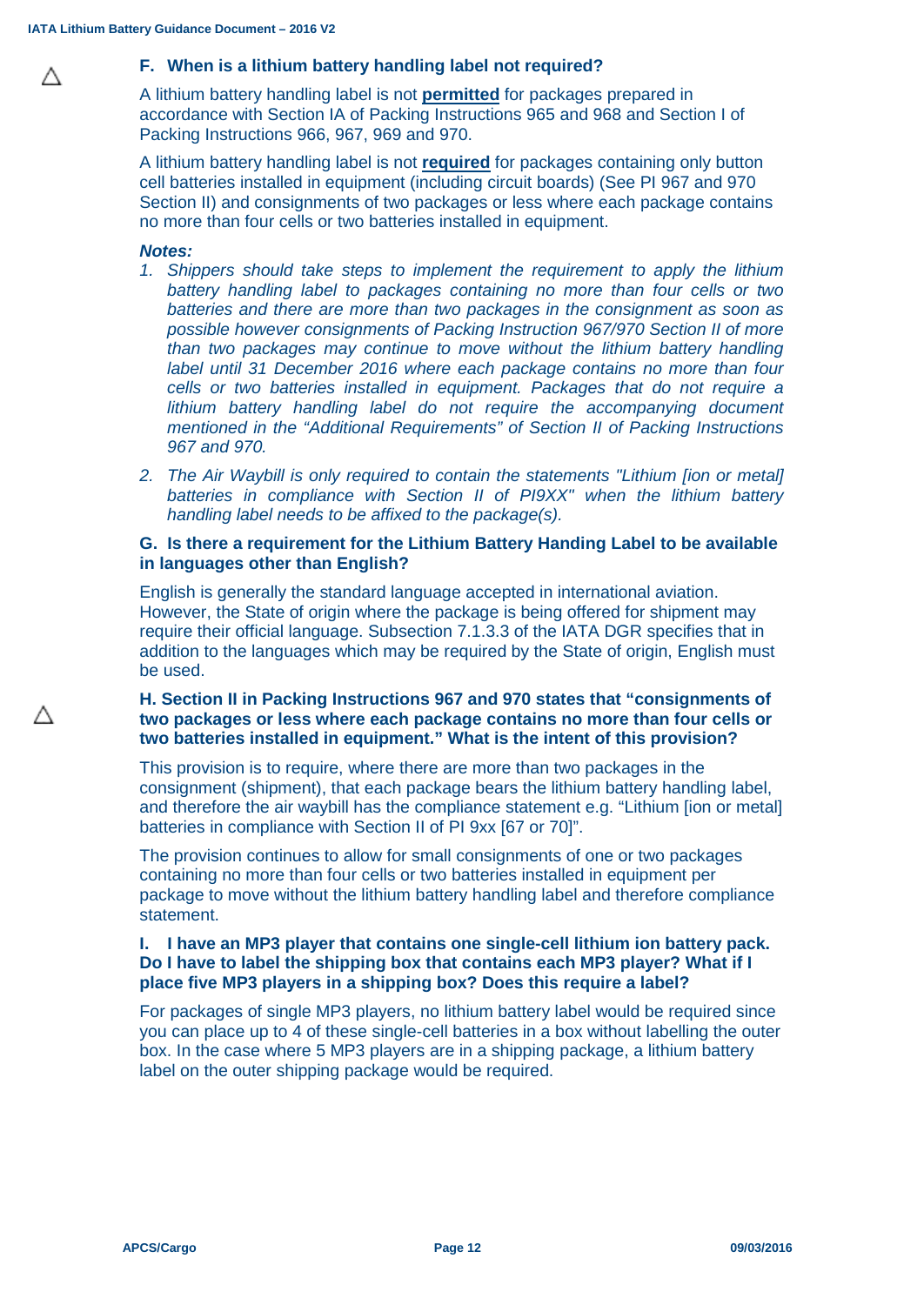## **J. Can a single label be used to identify that both lithium metal and lithium ion batteries are contained inside the package?**

Yes. The label may bear the words "lithium ion and lithium metal batteries" to identify that both types of batteries are contained in the package.

#### **K. What are the requirements for the telephone number on the lithium battery handling label?**

The telephone number should be of a person knowledgeable about the shipment but is not intended to be for the purposes of obtaining immediate emergency response guidance, and is therefore not required to be monitored at all times that the package is in transit. It is acceptable for the number to be monitored during the company's normal business hours in order to provide product-specific information relative to the shipment. However, it also is acceptable to use an emergency response, 24-hour phone number on the label.

#### **L. For the purposes of the lithium battery packing instructions, what is considered the** "**package**"?

The package is the complete product of the packing operation that satisfies the requirements of the packing instruction and in a manner ready to be presented for transport (shipper/consignee information, hazard communication, etc.). The package may contain multiple batteries or pieces of equipment provided the limitations set out in the applicable packing instruction are not exceeded. The package must be marked and labelled as required by the packing instruction. A single package may be offered for transport, or one or more packages may then be placed into an overpack for ease of handling or transport purposes. When an overpack is used, the package markings and labels must be duplicated on the overpack unless the markings and labels required on individual packages are visible, or are not required by the packing instruction (i.e. not more than 4 cells or 2 batteries when contained in equipment).

#### **M. Please explain the documentation requirements for consignments of lithium batteries that are required to have the lithium battery label?**

Each consignment of packages with lithium batteries that is required to have the lithium battery handling label must be accompanied by an additional document that indicates:

- The package contains lithium ion cells or batteries;
- The package must be handled with care and that a flammability hazard exists if the package is damaged;
- Special procedures should be followed in the event the package is damaged, to include inspection and repacking if necessary; and
- A telephone number for additional information.

This document may be in any form provided it contains all the appropriate information and accompanies the consignment. The document can be separate from the package or can be attached to the package. A peel-off type document attached to the package is also acceptable.

Two possible examples of the document have been provided at the end of this guidance document in Appendix A.

This document is required for any shipment where the lithium battery handling label is required (i.e. Section IB and Section II). The information on the document may be added to the shipper's Declaration for Dangerous Goods for Section IB shipments.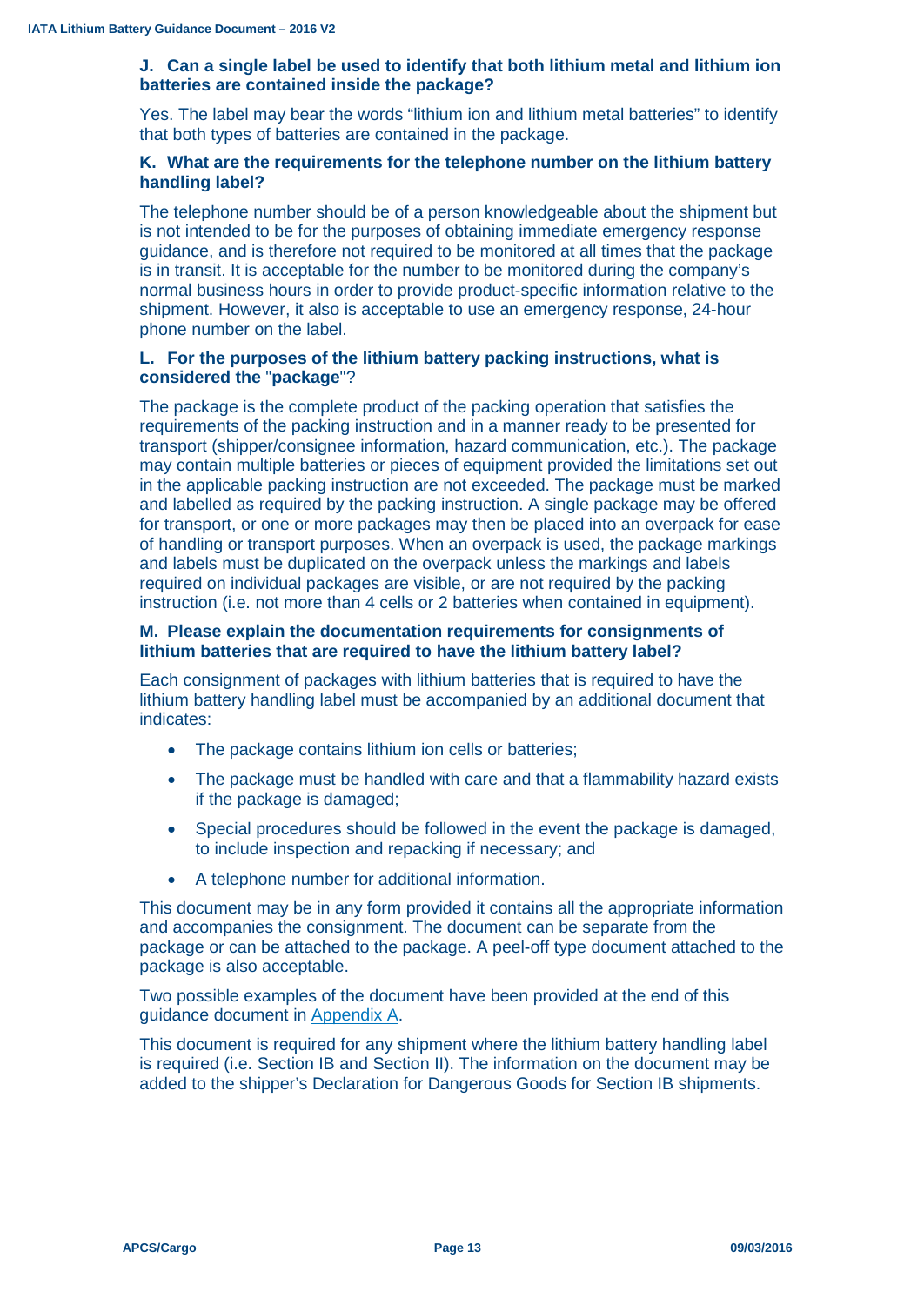The document may be modified with company specific information (e.g. logo, letterhead, etc.) and the fields marked "optional" are not required to be completed and may be left blank or removed from a modified version. Blank "optional" fields should not constitute reason for a refusal.

#### **N. Does IATA require an MSDS or SDS containing the UN test data?**

No. IATA does not require the use of MSDS or SDS and test data is not part of the required documentation requirements when offering lithium batteries for transport.

**O. Under Packing Instructions 966 and 969, it states that "The maximum number of batteries in each package must be the minimum number required to power the equipment, plus two spares". If a package contains 4 power tools (each tool contains a lithium ion battery), can 2 extra lithium ion batteries be placed in the package for each piece of equipment for a total of 8 batteries?**

Yes. The 8 batteries reflect two spares for each of the 4 power tools in the outer package.

#### **P. May lithium battery packages be placed in an overpack in accordance with the new IATA Dangerous Goods Regulations?**

Yes. The overpack may also contain packages of dangerous goods or goods not subject to the Regulations provided there are no packages enclosing different substances which might react dangerously with each other. An overpack must be marked with the word "overpack" and must be labelled with the lithium battery handling label (Figure 7.4.H), unless the label(s) on the package(s) inside the overpack are visible or not required by the Packing Instruction.

In addition, the word "overpack" must be marked on overpacks containing packages transported in accordance with Section I of the applicable Packing Instructions (i.e. bearing Class 9 labels).

#### *Note:*

*For Section II of PI 965 and PI 968 the shipper is limited to one (1) package per consignment (shipment) and no more than one (1) package complying with the requirements of Section II may be placed in an overpack. This overpack may also contain packages prepared in accordance with Section IA and/or IB of PI 965 and/or PI 968 and/or packages of other dangerous goods and/or packages of nondangerous goods.*

#### **Q. Do the quantity limits shown in the lithium battery packing instructions apply to overpacks containing lithium batteries?**

The quantity limits shown in the packing instructions refer to the package. Provided each package remains within the limit specified in the packing instruction, the overpack may exceed the specified limits.

#### *Note:*

*For Section II of PI 965 and PI 968 the shipper is limited to one (1) package per consignment (shipment) and no more than one (1) package complying with the requirements of Section II may be placed in an overpack.. This package may be placed in an overpack. This overpack may also contain packages prepared in accordance with Section IA and/or IB of PI 965 and/or PI 968 and/or packages of other dangerous goods and/or packages of non-dangerous goods.*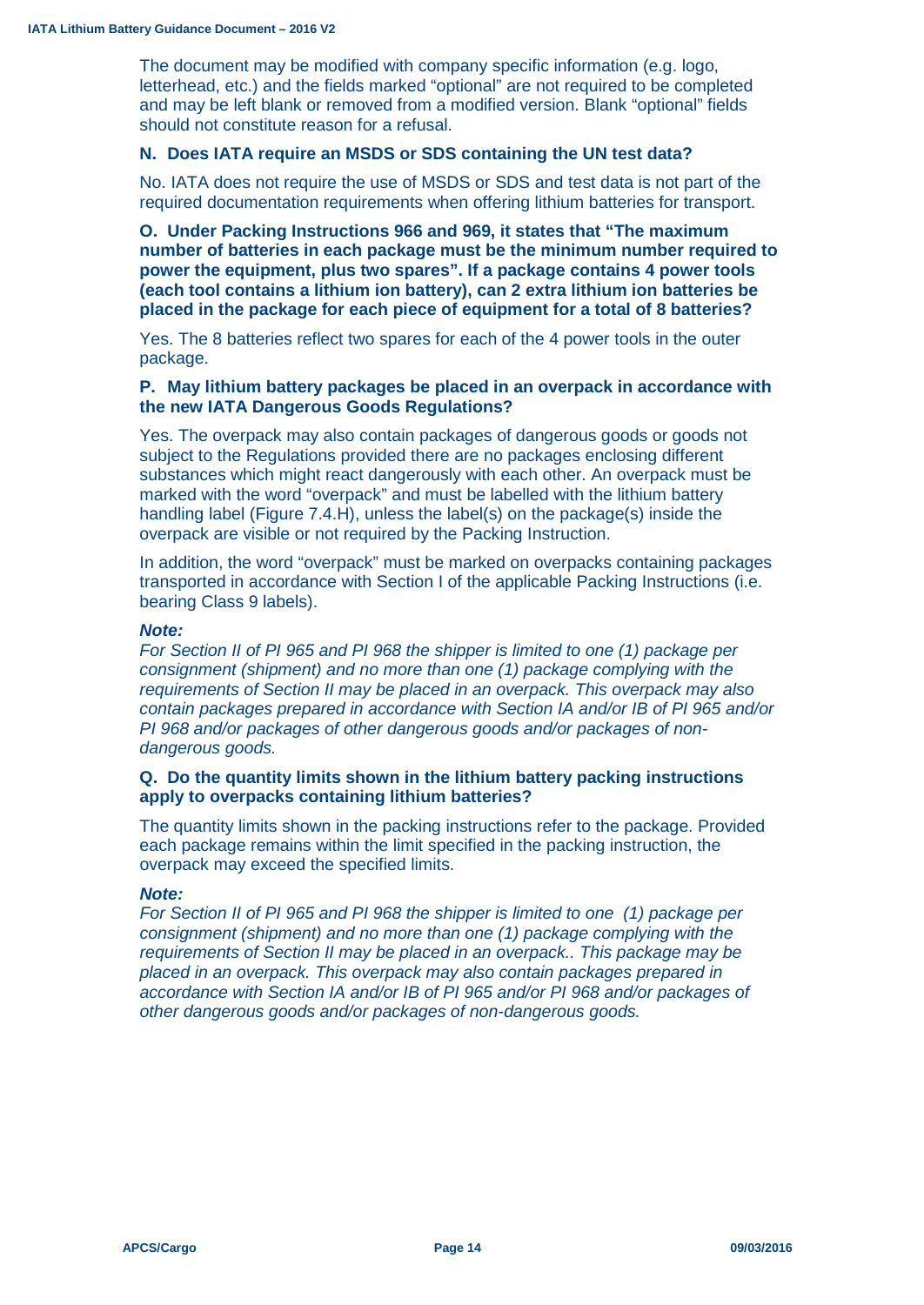#### **R. Packing Instructions 966 and 969 Section II include a requirement for a 1.2 metre drop test. What portion or portions of the package are subject to this test?**

The completed package containing batteries as prepared for transport in accordance with the relevant packing instruction must be capable of withstanding the 1.2 m drop test. This could apply to a package solely containing batteries that is packaged in full compliance with the provisions of the packing instruction (to include the 1.2 m drop test capability requirement) and is then overpacked with equipment and offered for transport (see item 2P for additional information related to overpacks). Or, it could apply to a package that includes batteries properly packed in inner packaging and equipment or other non-dangerous goods that are placed in a single outer packaging. The package that includes both the inner packaging containing batteries and the equipment must comply with the packing instruction to include meeting the capability to pass the 1.2 m drop test.

#### **S. How do I transport prototype lithium cells and batteries that have not been UN Tested?**

Prototype or low-production lithium batteries may be transported by cargo aircraft if you do the following (See Special Provision A88):

- 1. Obtain approval from the competent authority of the State of origin prior to transport;
- 2. Protect the cells and batteries from short circuiting;
- 3. Individually pack each of the cells or batteries in an inner packaging inside an outer packaging that completely surrounds the cells and batteries. All packaging and cushioning material must be non-conductive and non-combustible
- 4. Place the cells and batteries in an outer drum or box made of metal, plastic or plywood that meets Packing Group I performance requirements.
	- a. Lithium batteries with a mass of 12 kg or greater and having a strong, impact resistant outer casing, or assemblies of such batteries, may be packed in outer packagings or protective enclosures not subject to the requirements of Section 6 of the IATA DGR.

# **T. Can I ship recalled, damaged or non-conforming cells or batteries?**

Lithium batteries, identified by the manufacturer as being defective for safety reasons, or that have been damaged, that have the potential of producing a dangerous evolution of heat, fire or short circuit are forbidden for transport (e.g. those being returned to the manufacturer for safety reasons).

Batteries which have some other defective feature (e.g., LEDs not showing charge, incorrect model number on label, or batteries not holding enough charge) could still be shipped by air. Also, laptops being returned may not have a defective battery, it may not meet the needs of the customer, may be defective itself (but not the battery), etc. In these situations air transport would be permitted. The battery or equipment manufacturer should be contacted to determine the appropriate shipping method.

#### **U. How do I protect against "inadvertent activation"?**

When batteries are contained in equipment, the equipment should be packaged in a manner that prevents unintentional activation or should have an independent means of preventing unintentional activation (e.g., packaging restricts access to activation switch, switch caps or locks, recessed switches, trigger locks, temperature sensitive circuit breakers, etc.). This requirement does not apply to devices which are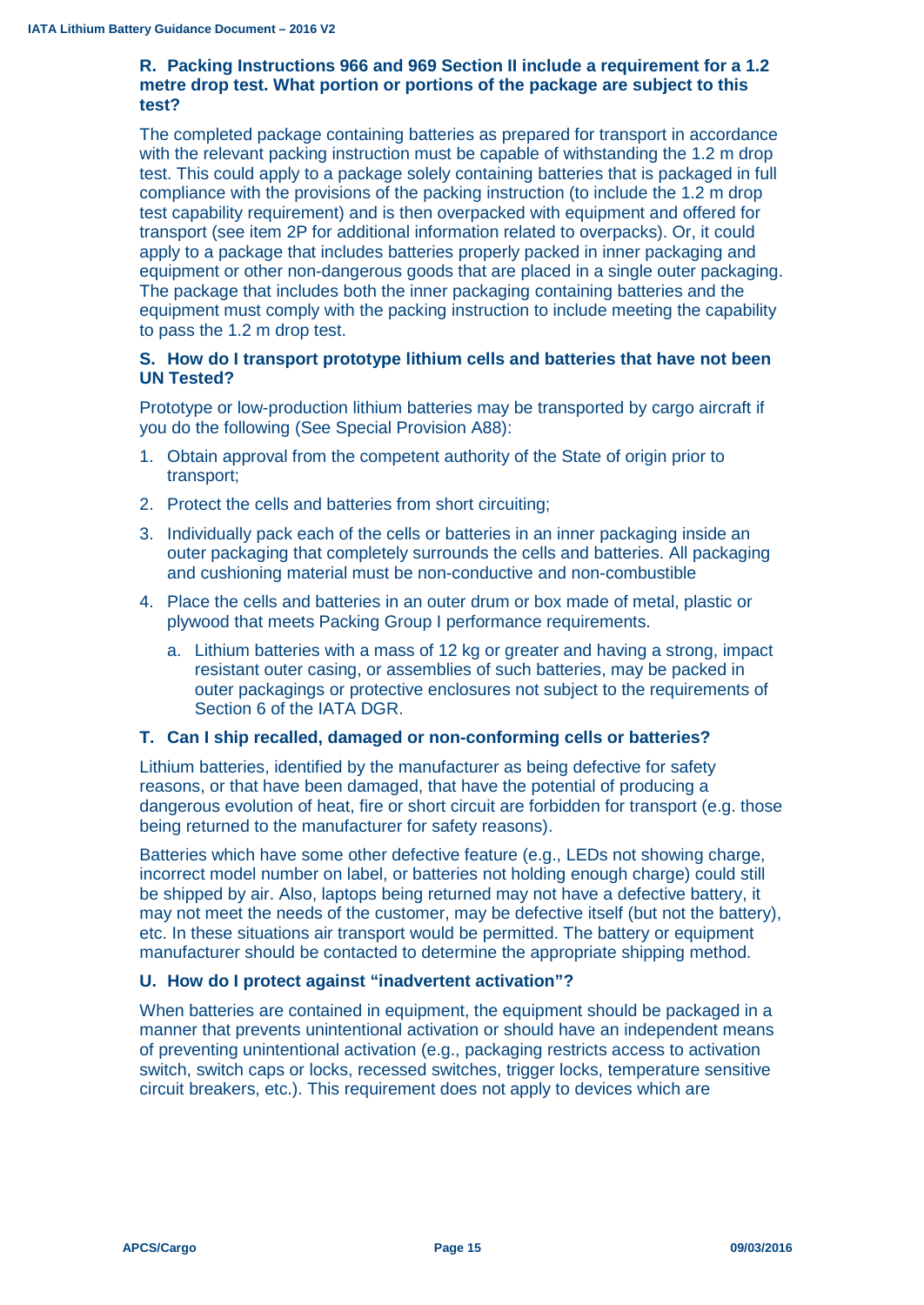intentionally active in transport (RFID transmitters, watches, sensors etc.) and which are not capable of generating a quantity of heat sufficient to be dangerous to packaging or personal safety.

#### **V. What is the maximum weight of batteries per package for fully regulated batteries contained in equipment (Section I)?**

The maximum weight is 5 kg of lithium batteries per package for passenger and cargo aircraft and 35 kg of lithium batteries per package for cargo aircraft only.

|                                                                              | <b>Net Quantity per</b><br><b>Package</b><br><b>Passenger &amp; Cargo</b><br><b>Aircraft</b> | <b>Net Quantity per</b><br><b>Package</b><br><b>Cargo Aircraft Only</b> |
|------------------------------------------------------------------------------|----------------------------------------------------------------------------------------------|-------------------------------------------------------------------------|
| Lithium Ion & Lithium<br>Metal cells and batteries<br>contained in equipment | $5$ kg                                                                                       | 35 kg                                                                   |

#### **W. Do I need to declare a gross weight or a net weight for lithium batteries (Section I)?**

All lithium battery shipments, including when packed with or contained in equipment, must be declared by the net weight as per the definition of "net weight" (IATA DGR Appendix A).

#### **X. I have 2 kg of 2.7Wh cells and 2 batteries that meet the Section II limitations; can I place them in one package?**

No. The limits found in Table 965-II and Table 968-II cannot be combined. With effect 1 April 2016, shippers are not permitted to ship more than one package of Section II PI 965 at one time. Therefore quantities of lithium ion cells or batteries that exceed the limit for one package must be shipped as Section IB.

#### **Y. I am shipping Section IB lithium [ion or metal] batteries; do I need dangerous goods training?**

Yes. All the provisions of the Dangerous Goods Regulations apply to shipments of Section IB batteries except the references listed in Section IB. Therefore, dangerous goods training as indicated in Subsection 1.5 of the Dangerous Goods Regulations is required.

## **Z. What are the additional marking requirements for a package prepared under Section IB of Packing Instruction 965 and 968?**

Because all of the requirements of the dangerous goods regulations apply other than the exceptions listed in Section IB, each package must be marked with:

- the UN Number preceded by "UN" and the Proper Shipping Name (DGR 7.1.4.1 (a));
- the shipper and consignee address (DGR 7.1.4.1 (b)); and
- in addition, the net weight as required by (DGR 7.1.4.1(c)) must be marked on the package.

#### *Note:*

*When using an overpack, each package must be marked in accordance with the Regulations and then, when placed in an overpack, marked as required by DGR 7.1.7.*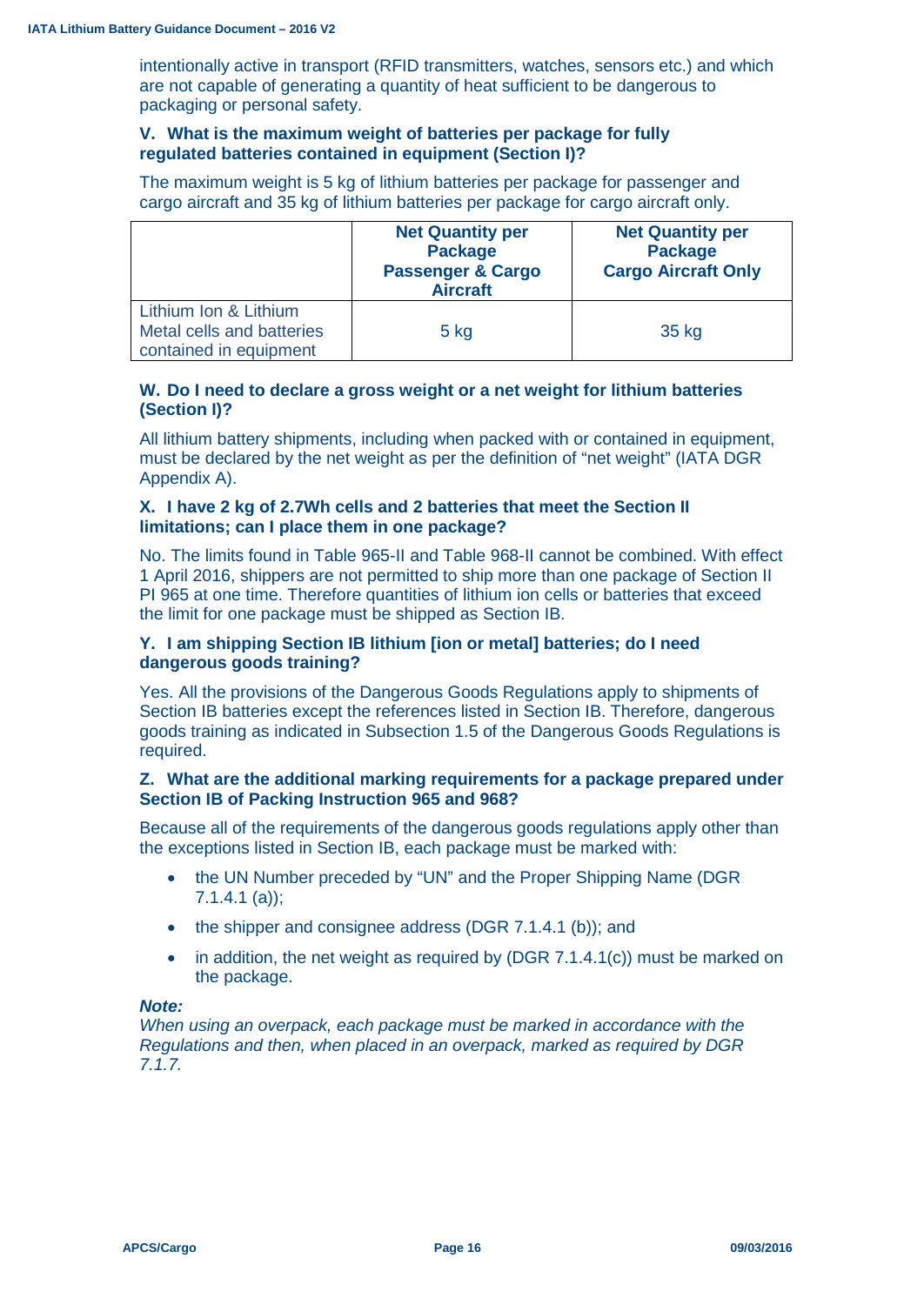#### **AA. I am shipping perishable cargo with lithium battery powered temperature or data loggers; do I need to follow the Dangerous Goods Regulations?**

Yes. All the applicable provisions for lithium batteries will need to be followed by the shipper of such devices, including the limitations for devices that are "active" (on) during transport.

#### *Note:*

*The [perishable cargo regulations](http://www.iata.org/pcr) (PCR) also apply to such shipments.*

#### **BB. Do I need to include an additional document or statement to certify that my lithium ion batteries are at no more than 30% SoC?**

No. For lithium ion batteries shipped in accordance with Section IA or Section IB of PI 965, which must be on a Shipper's Declaration, the Shipper's Declaration includes a certification statement "I declare that all of the applicable air transport requirements have been met."

By signing the Shipper's Declaration the shipper is making a legal statement that all the applicable provisions of the DGR have been complied with, which includes that the lithium ion batteries are an no more than 30% SoC.

For Section II of PI 965 the provision of the compliance statement "lithium ion batteries in compliance with Section II of PI 965" on the air waybill will be taken by regulatory authorities as a legal declaration of compliance.

#### **CC. I have lithium ion batteries packed with equipment (PI 966, Section I) where the lithium ion batteries are packed in a fibreboard (4G) box and then that box is packed with the equipment in a fibreboard outer packaging. Is this an overpack?**

No, Section I of PI 966 (and also PI 969) allows two methods of having lithium batteries packed with equipment. Either:

- (a) the lithium batteries are packed into a UN specification packaging meeting PG II performance standards and then packed with the equipment in an outer packaging; or
- (b) the lithium batteries and the equipment are packed into UN specification packaging meeting PG II performance standards.

In either case what is presented for transport is a "package" and not an overpack.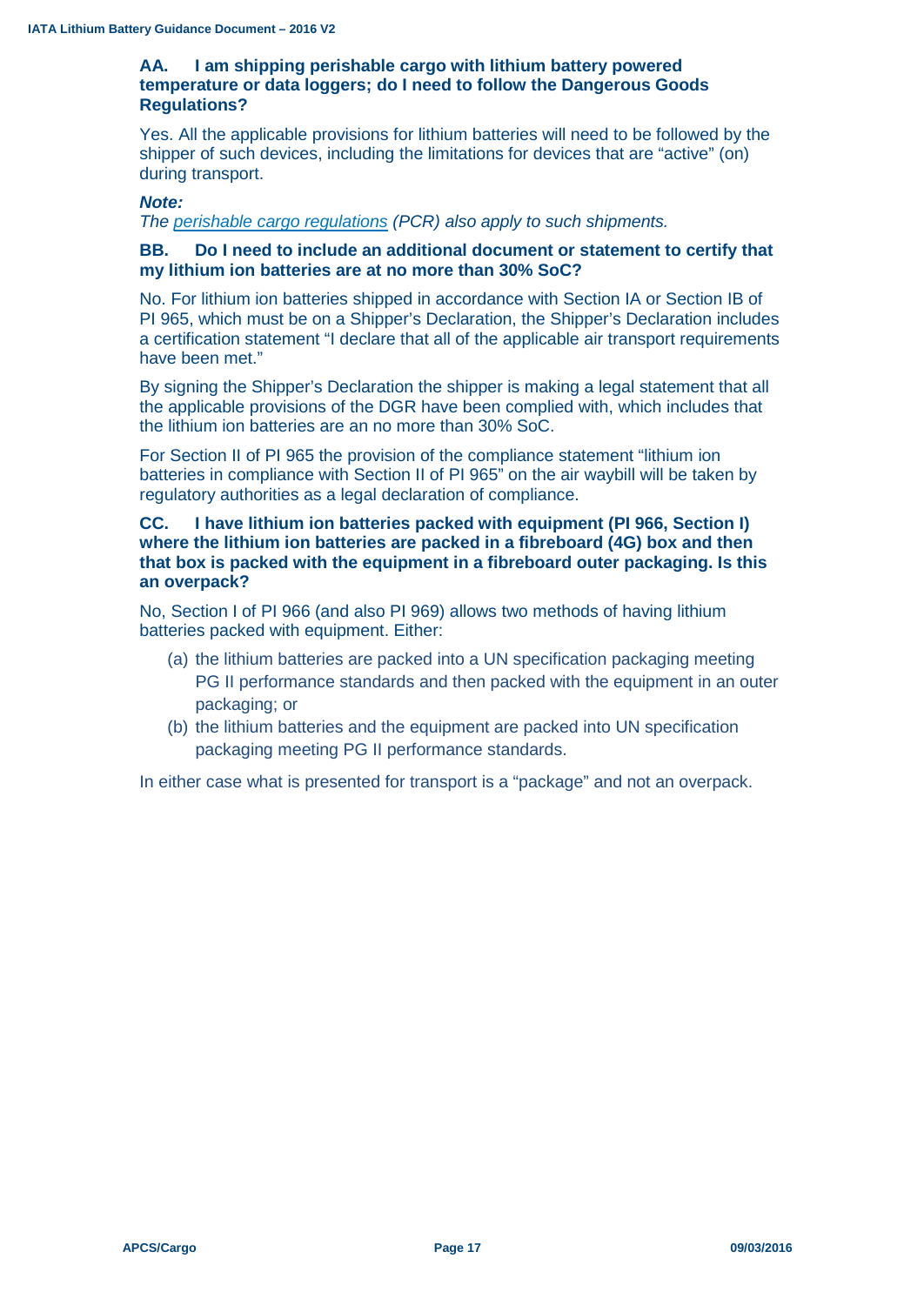#### **Part 3 – Questions Related to Design Type Testing Provisions**

#### **A. Where can I find requirements related to testing of battery design types?**

The UN Manual of Tests and Criteria sets out specific tests that must be conducted on each lithium cell or battery design type. Each test is intended to either simulate a common transportation occurrence such as vibration or changes in altitude or to test the integrity of a cell or battery. You may obtain a copy of these testing requirements via the following website:

[http://www.unece.org/trans/danger/publi/manual/manual\\_e.html.](http://www.unece.org/trans/danger/publi/manual/manual_e.html)

#### **B. What constitutes a design change requiring renewed design type testing?**

The following provisions are taken from the fifth  $(5<sup>th</sup>)$  revised edition of the UN Manual of Tests and Criteria, Amendment 1.

A cell or battery that differs from a tested design by:

- (a) For primary cells and batteries, a change of more than 0.1 g or 20% by mass, whichever is greater, to the cathode, to the anode, or to the electrolyte;
- (b) For rechargeable cells and batteries, a change in Watt-hours of more than 20% or an increase in voltage of more than 20%; or
- (c) A change that would materially affect the test results.

Shall be considered a new type and shall be subjected to the required tests.

*Note: the type of change that might be considered to differ from a tested type, such that it might lead to a failure of any of the test results, may include, but is not limited to:*

- *A change in the material of the anode, the cathode, the separator or the electrolyte;*
- *A change of protective devices, including the hardware and software;*
- *A change of safety design in cells or batteries, such as a venting valve;*
- *A change in the number of component cells; and*
- *A change in connection mode of component cells.*

In the event that a cell or battery type does not meet one or more of the test requirements, steps shall be taken to correct the deficiency or deficiencies that caused the failure before such a cell or battery type is retested.

Additional Information

Further information can be found here:

<http://www.iata.org/whatwedo/cargo/dgr/Pages/index.aspx>

[http://safetravel.dot.gov](http://safetravel.dot.gov/)

You may also contact the airline of your choice or your national civil aviation authority if you have any further concerns about travelling with lithium metal or lithium ion batteries.

You can also contact the IATA Dangerous Goods Support team if you have questions or concerns which may not have been addressed in this document: [dangood@iata.org](mailto:dangood@iata.org)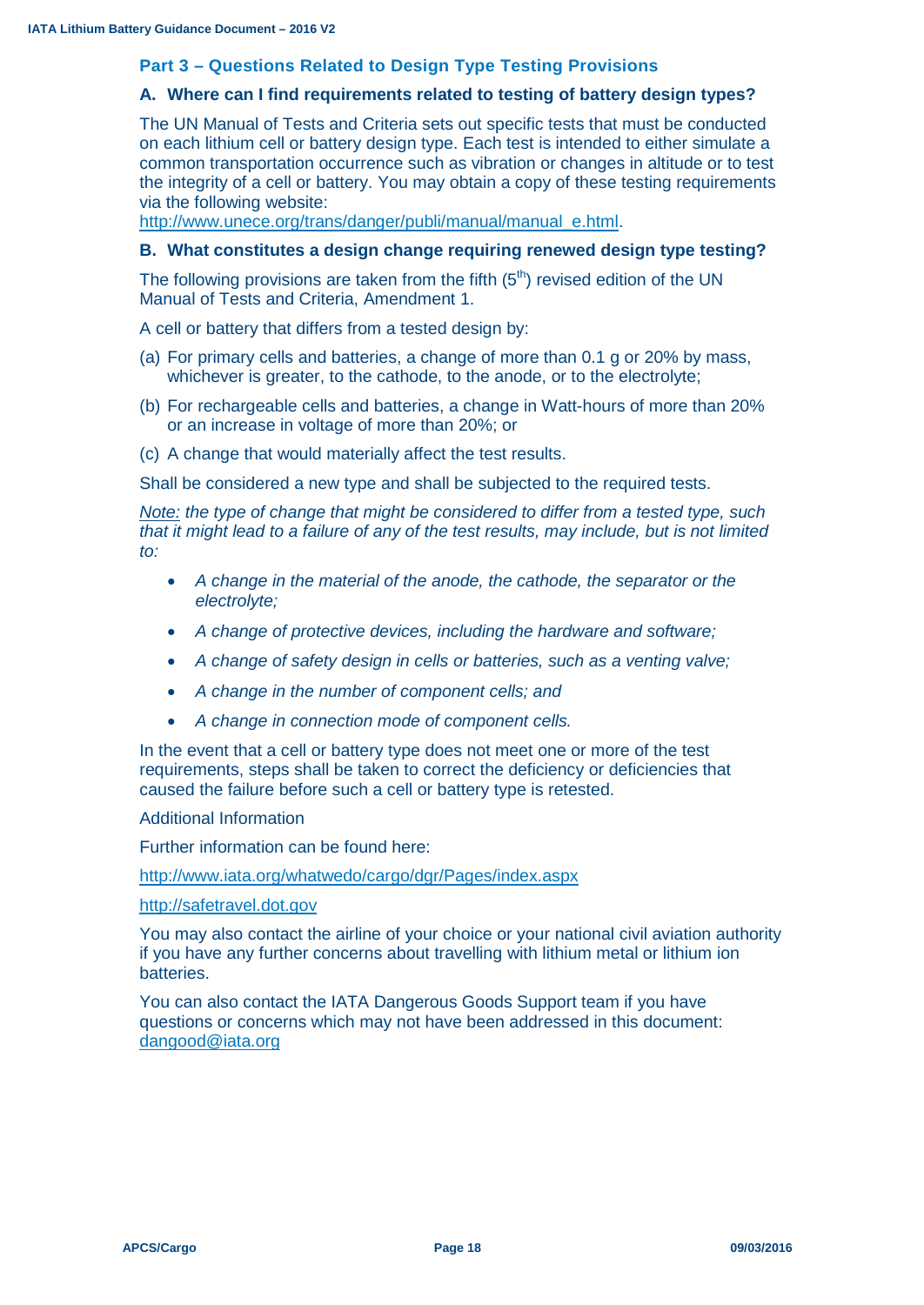# **Abbreviation, Acronyms, Symbols**

The following abbreviations, acronyms and symbols are used throughout the document.

| <b>Symbol</b>       | <b>Meaning</b>                             |  |
|---------------------|--------------------------------------------|--|
| $\geq$              | Equal to or greater than                   |  |
| $\leq$              | Equal to or less than                      |  |
| $\geq$              | <b>Greater than</b>                        |  |
| $\lt$               | Less than                                  |  |
| <b>Abbreviation</b> | <b>Meaning</b>                             |  |
| Li Ion (Ii-ion)     | Lithium ion                                |  |
| Li batt.            | Lithium battery                            |  |
| <b>PAX</b>          | Passenger                                  |  |
| <b>Acronym</b>      | <b>Meaning</b>                             |  |
| <b>CAO</b>          | <b>Cargo Aircraft Only</b>                 |  |
| <b>DGD</b>          | <b>Shipper's Declaration for Dangerous</b> |  |
|                     | Goods                                      |  |
| <b>DGR</b>          | <b>IATA Dangerous Goods Regulations</b>    |  |
| <b>LBSG</b>         | IATA Lithium Battery Shipping Guidelines   |  |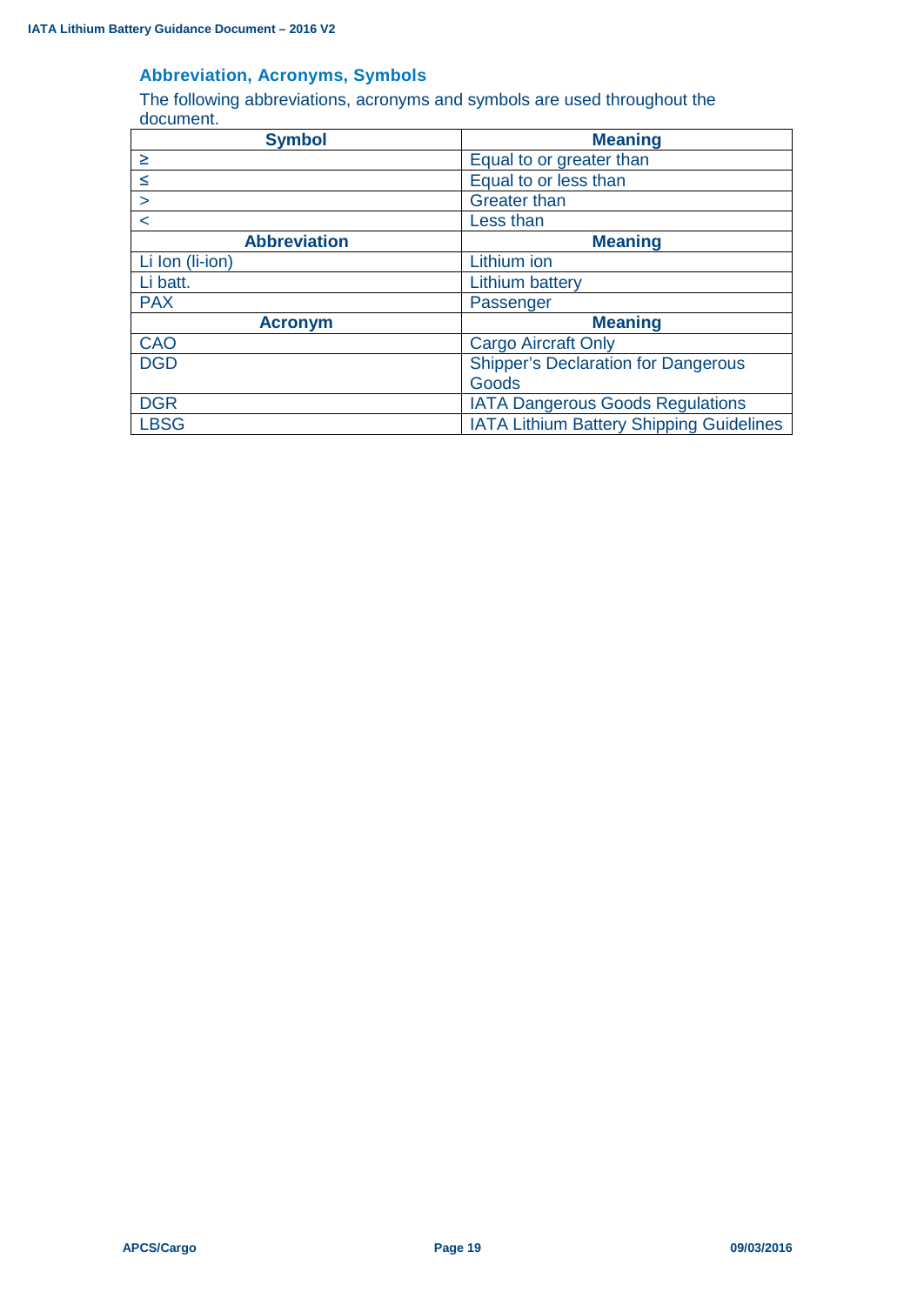Additional Lithium Battery Safety Document – Example 1

Reference Number (optional):

WARNING: LITHIUM BATTERIES THAT HAVE BEEN RECALLED BY THE MANUFACTURER FOR SAFETY REASONS **MUST NOT** BE SHIPPED BY AIR.

Terminology:

- Cell *electrochemical unit, consisting of an anode and a cathode, capable of generating electrical current*
- Battery *assembly of cells*
- Lithium ion cells/batteries *rechargeable – includes lithium polymer cells/batteries*
- Lithium metal cells/batteries *generally non-rechargeable*

This package contains lithium cells or batteries in the following configuration (check applicable):

| Lithium Ion - Maximum of                                                            | Lithium Metal - Maximum of                                                          |
|-------------------------------------------------------------------------------------|-------------------------------------------------------------------------------------|
| 20 Watt-hours per cell; and                                                         | 1 gram of lithium metal per cell; and                                               |
| 100 Watt-hours per battery                                                          | 2 grams of lithium per battery                                                      |
| <b>D</b> Cells or batteries only (ICAO/IATA                                         | □ Cells or batteries only (ICAO/IATA                                                |
| Packing Instruction 965, Section II) - Cells                                        | Packing Instruction 968, Section II) - Cells                                        |
| or batteries in a package, without electronic                                       | or batteries in a package, without electronic                                       |
| equipment                                                                           | equipment                                                                           |
| <b>Package Limit:</b>                                                               | <b>Package Limit:</b>                                                               |
| ≤2.7 Wh = 2.5 kg; or                                                                | ≤0.3 g = 2.5 kg; or                                                                 |
| >2.7 Wh but $\leq$ 20 Wh = 8 cells; or                                              | $>0.3$ g but $\leq 1$ g = 8 cells; or                                               |
| $>2.7$ Wh but $\leq 100$ Wh = 2 batteries                                           | $>0.3$ g but $\leq 2$ g = 2 batteries                                               |
|                                                                                     |                                                                                     |
| □ Cells or batteries only (ICAO/IATA                                                | <b>D</b> Cells or batteries only (ICAO/IATA                                         |
| Packing Instruction 965, Section IB) - Cells                                        | Packing Instruction 968, Section IB) - Cells                                        |
| or batteries in a package, without electronic                                       | or batteries in a package, without electronic                                       |
| equipment                                                                           | equipment                                                                           |
| D Packed with equipment (ICAO/IATA                                                  | <b>D</b> Packed with equipment (ICAO/IATA                                           |
| Packing Instruction 966, Section II) - Cells                                        | Packing Instruction 969, Section II) - Cells                                        |
| or batteries contained in a package with                                            | or batteries contained in a package with                                            |
| associated electronic equipment                                                     | associated battery-powered equipment - with                                         |
|                                                                                     | the batteries not installed in the equipment                                        |
| □ Contained in equipment (ICAO/IATA                                                 | □ Contained in equipment (ICAO/IATA                                                 |
| Packing Instruction 967, Section II) - Cells<br>or batteries installed in equipment | Packing Instruction 970, Section II) - Cells<br>or batteries installed in equipment |

• This package must be handled with care. A flammability hazard exists if the package is damaged.

 $\_$  ,  $\_$  ,  $\_$  ,  $\_$  ,  $\_$  ,  $\_$  ,  $\_$  ,  $\_$  ,  $\_$  ,  $\_$  ,  $\_$  ,  $\_$  ,  $\_$  ,  $\_$  ,  $\_$  ,  $\_$  ,  $\_$  ,  $\_$  ,  $\_$  ,  $\_$  ,  $\_$  ,  $\_$  ,  $\_$  ,  $\_$  ,  $\_$  ,  $\_$  ,  $\_$  ,  $\_$  ,  $\_$  ,  $\_$  ,  $\_$  ,  $\_$  ,  $\_$  ,  $\_$  ,  $\_$  ,  $\_$  ,  $\_$  ,  $\_$  ,  $\_$  ,  $\_$  ,  $\_$  ,  $\_$  ,  $\_$  ,  $\_$  ,  $\_$  ,  $\_$  ,  $\_$  ,  $\_$  ,  $\_$  ,  $\_$  ,  $\_$  ,  $\_$  ,  $\_$  ,  $\_$  ,  $\_$  ,  $\_$  ,  $\_$  ,  $\_$  ,  $\_$  ,  $\_$  ,  $\_$  ,  $\_$  ,  $\_$  ,  $\_$  ,  $\_$  ,  $\_$  ,  $\_$  ,  $\_$  ,  $\_$  ,  $\_$  ,  $\_$  ,  $\_$  ,  $\_$  ,  $\_$  ,  $\_$  ,  $\_$  ,  $\_$  ,  $\_$  ,  $\_$  ,  $\_$  ,  $\_$  ,  $\_$  ,  $\_$  ,  $\_$  ,  $\_$  ,  $\_$  ,  $\_$  ,  $\_$  ,  $\_$  ,  $\_$  ,  $\_$  ,  $\_$  ,  $\_$  ,  $\_$  ,  $\_$  ,  $\_$  ,  $\_$  ,  $\_$  ,  $\_$  ,  $\_$  ,  $\_$  ,  $\_$  ,  $\_$  ,  $\_$  ,  $\_$  ,  $\_$  ,  $\_$  ,  $\_$  ,  $\_$  ,  $\_$  ,  $\_$  ,

- If this package is damaged in transportation, it must not be loaded until the condition of the contents can be verified. The batteries contained in this package must be inspected for damage and may only be repacked if they are intact and protected against short circuits.
- For more information about the batteries contained in this package, call the following telephone number:

| List telephone number here, including area code and any applicable country code |                                       |
|---------------------------------------------------------------------------------|---------------------------------------|
| Name/Address of shipper (optional):                                             | Name/Address of Consignee (optional): |

 $\_$  ,  $\_$  ,  $\_$  ,  $\_$  ,  $\_$  ,  $\_$  ,  $\_$  ,  $\_$  ,  $\_$  ,  $\_$  ,  $\_$  ,  $\_$  ,  $\_$  ,  $\_$  ,  $\_$  ,  $\_$  ,  $\_$  ,  $\_$  ,  $\_$  ,  $\_$  ,  $\_$  ,  $\_$  ,  $\_$  ,  $\_$  ,  $\_$  ,  $\_$  ,  $\_$  ,  $\_$  ,  $\_$  ,  $\_$  ,  $\_$  ,  $\_$  ,  $\_$  ,  $\_$  ,  $\_$  ,  $\_$  ,  $\_$  , Date (optional):

\_\_\_\_\_\_\_\_\_\_\_\_\_\_\_\_\_\_\_\_\_\_\_\_\_\_\_\_\_\_\_\_\_\_\_\_\_\_\_\_\_\_\_\_\_\_